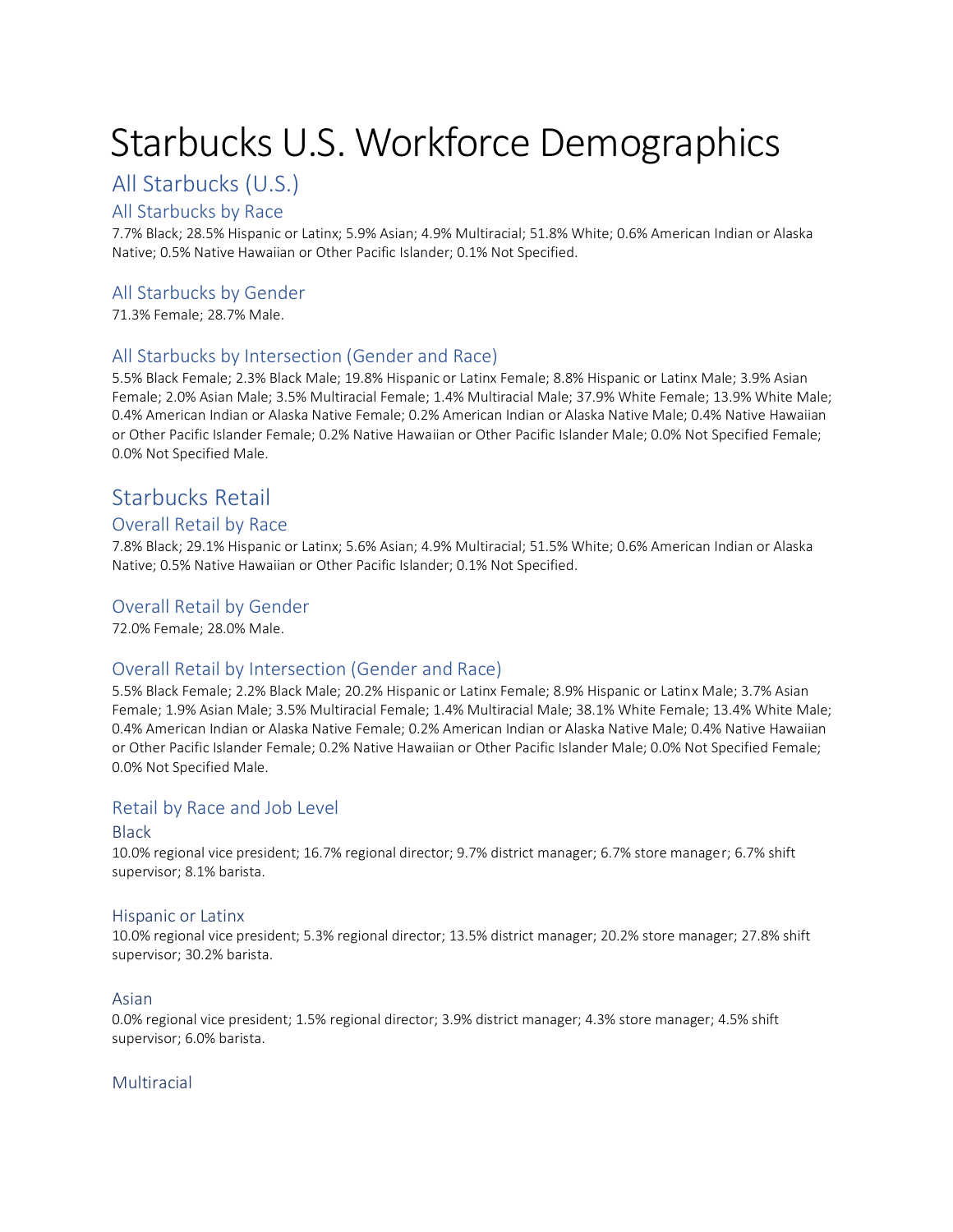0.0% regional vice president; 6.8% regional director; 3.7% district manager; 4.0% store manager; 4.8% shift supervisor; 5.0% barista.

#### **White**

80.0% regional vice president; 69.7% regional director; 68.1% district manager; 62.6% store manager; 54.9% shift supervisor; 49.6% barista.

#### American Indian or Alaska Native

0.0% regional vice president; 0.0% regional director; 0.3% district manager; 0.6% store manager; 0.7% shift supervisor; 0.6% barista.

#### Native Hawaiian or Other Pacific Islander

0.0% regional vice president; 0.0% regional director; 0.5% district manager; 0.8% store manager; 0.6% shift supervisor; 0.5% barista.

#### Not Specified

0.0% regional vice president; 0.0% regional director; 0.3% district manager; 0.7% store manager; 0.0% shift supervisor; 0.0% barista.

### Retail by Gender and Job Level

#### Female

65.0% regional vice president; 52.3% regional director; 60.1% district manager; 68.5% store manager; 70.0% shift supervisor; 72.9% barista.

#### Male

35.0% regional vice president; 47.7% regional director; 39.9% district manager; 31.5% store manager; 30.0% shift supervisor; 27.1% barista.

### Retail by Intersection (Gender and Race) and Job Level

#### **Black**

*Female*

0.0% regional vice president; 4.6% regional director; 5.2% district manager; 4.4% store manager; 4.7% shift supervisor; 5.9% barista.

#### *Male*

10.0% regional vice president; 12.1% regional director; 4.5% district manager; 2.3% store manager; 2.0% shift supervisor; 2.3% barista.

#### Hispanic or Latinx

#### *Female*

10.0% regional vice president; 3.0% regional director; 6.6% district manager; 13.1% store manager; 18.7% shift supervisor; 21.3% barista.

#### *Male*

0.0% regional vice president; 2.3% regional director; 6.9% district manager; 7.1% store manager; 9.1% shift supervisor; 8.9% barista.

#### Asian

#### *Female*

0.0% regional vice president; 0.8% regional director; 2.2% district manager; 2.8% store manager; 2.7% shift supervisor; 4.1% barista.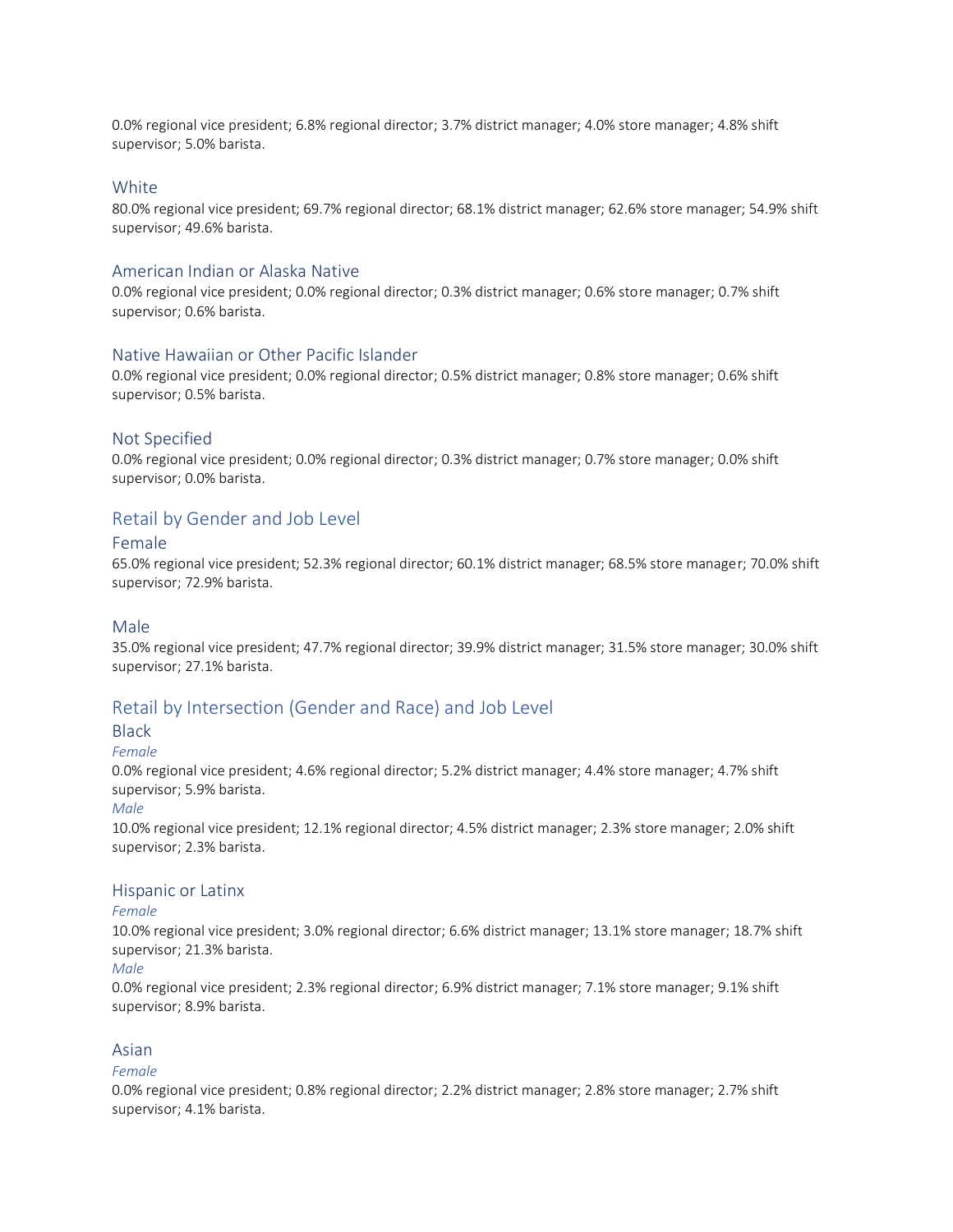#### *Male*

0.0% regional vice president; 0.8% regional director; 1.7% district manager; 1.6% store manager; 1.7% shift supervisor; 1.9% barista.

#### Multiracial

#### *Female*

0.0% regional vice president; 3.8% regional director; 2.4% district manager; 2.9% store manager; 3.5% shift supervisor; 3.6% barista.

#### *Male*

0.0% regional vice president; 3.0% regional director; 1.4% district manager; 1.1% store manager; 1.3% shift supervisor; 1.4% barista.

#### **White**

#### *Female*

55.0% regional vice president; 40.2% regional director; 43.2% district manager; 43.9% store manager; 39.5% shift supervisor; 37.3% barista.

#### *Male*

25.0% regional vice president; 29.5% regional director; 24.9% district manager; 18.8% store manager; 15.4% shift supervisor; 12.3% barista.

### American Indian or Alaska Native

#### *Female*

0.0% regional vice president; 0.0% regional director; 0.2% district manager; 0.4% store manager; 0.5% shift supervisor; 0.4% barista.

#### *Male*

0.0% regional vice president; 0.0% regional director; 0.1% district manager; 0.1% store manager; 0.2% shift supervisor; 0.2% barista.

### Native Hawaiian or Other Pacific Islander

#### *Female*

0.0% regional vice president; 0.0% regional director; 0.4% district manager; 0.6% store manager; 0.5% shift supervisor; 0.4% barista.

#### *Male*

0.0% regional vice president; 0.0% regional director; 0.2% district manager; 0.2% store manager; 0.2% shift supervisor; 0.2% barista.

#### Not Specified

#### *Female*

0.0% regional vice president; 0.0% regional director; 0.0% district manager; 0.5% store manager; 0.0% shift supervisor; 0.0% barista.

#### *Male*

0.0% regional vice president; 0.0% regional director; 0.3% district manager; 0.3% store manager; 0.0% shift supervisor; 0.0% barista.

# Starbucks Corporate

# Overall Corporate by Race

4.3% Black; 8.0% Hispanic or Latinx; 19.1% Asian; 3.6% Multiracial; 63.9% White; 0.2% American Indian or Alaska Native; 0.5% Native Hawaiian or Other Pacific Islander; 0.4% Not Specified.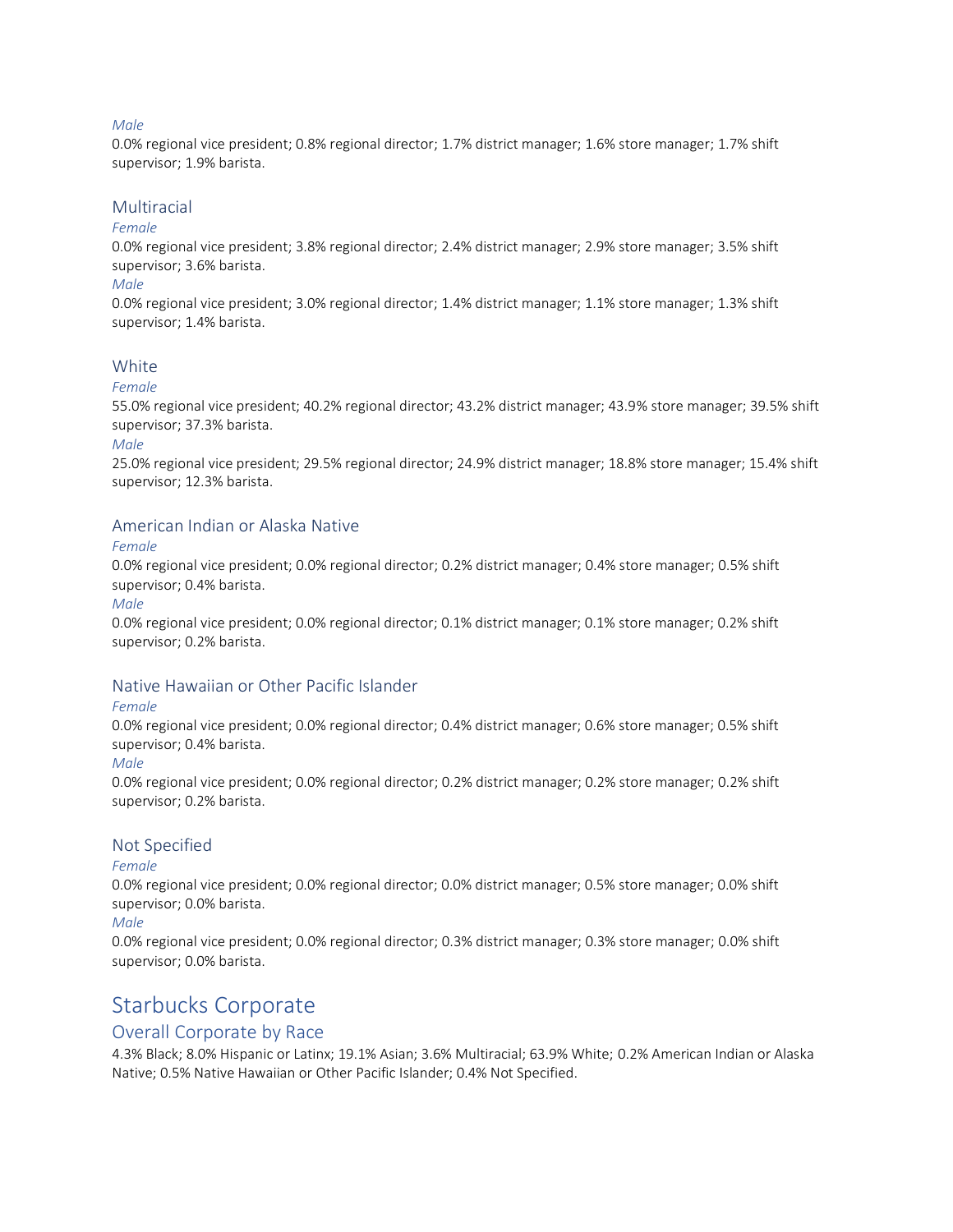# Overall Corporate by Gender

54.4% Female; 45.5% Male.

# Overall Corporate by Intersection (Gender and Race)

2.6% Black Female; 1.7% Black Male; 4.5% Hispanic or Latinx Female; 3.5% Hispanic or Latinx Male; 9.7% Asian Female; 9.4% Asian Male; 2.0% Multiracial Female; 1.5% Multiracial Male; 34.9% White Female; 29.0% White Male; 0.1% American Indian or Alaska Native Female; 0.1% American Indian or Alaska Native Male; 0.3% Native Hawaiian or Other Pacific Islander Female; 0.2% Native Hawaiian or Other Pacific Islander Male; 0.2% Not Specified Female; 0.1% Not Specified Male.

# Corporate by Race and Job Level

Black 9.8% SVP+; 6.5% VP; 4.5% DIR; 2.8% MGR; 4.4% IC.

Hispanic or Latinx 2.4% SVP+; 3.7% VP; 6.2% DIR; 6.9% MGR; 8.6% IC.

Asian 4.9% SVP+; 19.6% VP; 14.4% DIR; 16.4% MGR; 20.2% IC.

Multiracial

0.0% SVP+; 0.9% VP; 3.0% DIR; 3.3% MGR; 3.8% IC.

**White** 78.1% SVP+; 68.2% VP; 71.0% DIR; 70.0% MGR; 61.6% IC.

# American Indian or Alaska Native

2.4% SVP+; 0.0% VP; 0.3% DIR; 0.3% MGR; 0.2% IC.

# Native Hawaiian or Other Pacific Islander

0.0% SVP+; 0.0% VP; 0.3% DIR; 0.3% MGR; 0.6% IC.

# Not Specified

2.4% SVP+; 0.9% VP; 0.3% DIR; 0.0% MGR; 0.4% IC.

# Corporate by Gender and Job Level

Female 58.5% SVP+; 48.6% VP; 55.8% DIR; 53.6% MGR; 54.4% IC.

Male 41.5% SVP+; 51.4% VP; 43.9% DIR; 46.4% MGR; 45.3% IC.

# Corporate by Intersection (Gender and Race) and Job Level

**Black** *Female* 2.4% SVP+; 2.8% VP; 3.0% DIR; 1.8% MGR; 2.6% IC. *Male*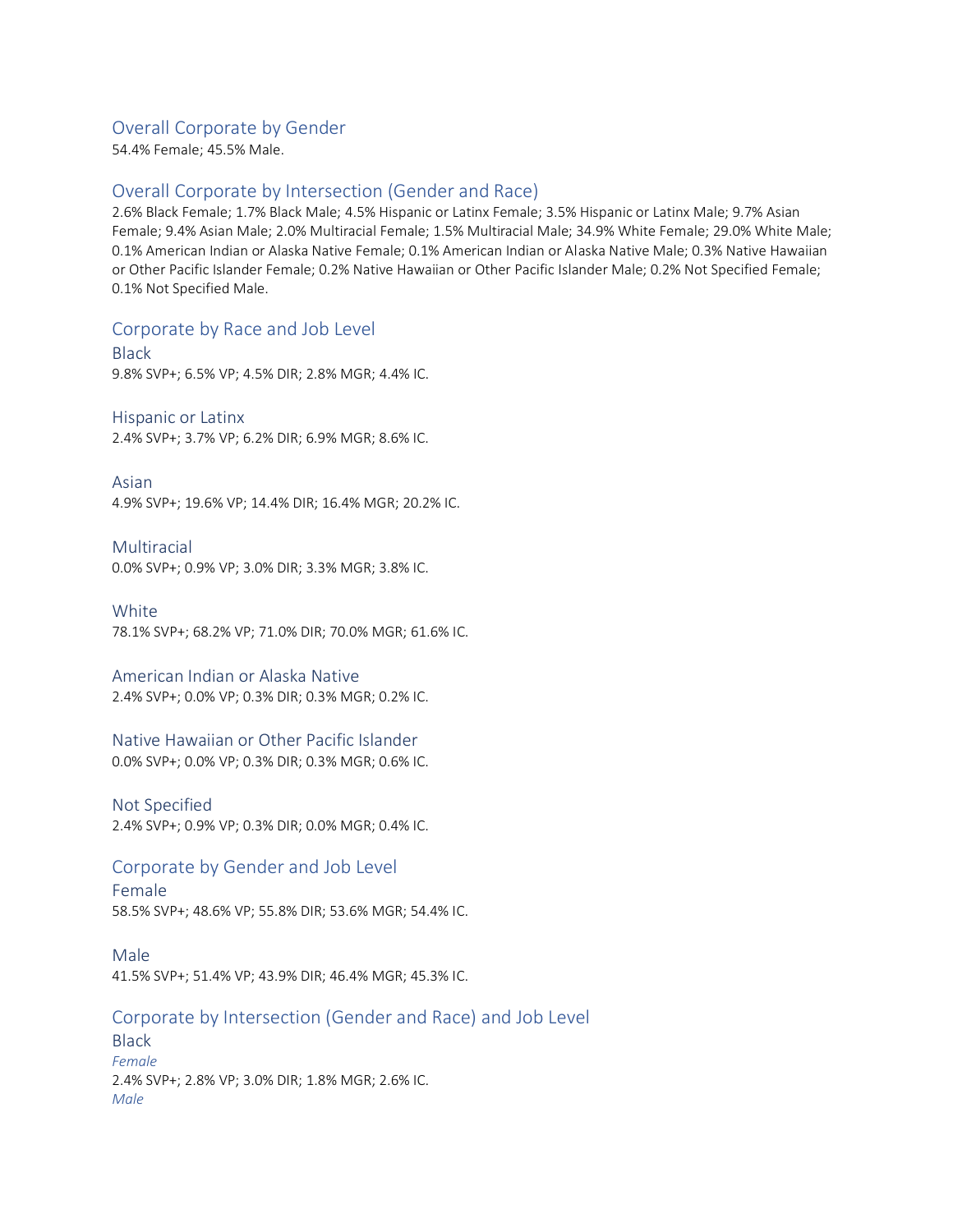7.3% SVP+; 3.7% VP; 1.5% DIR; 1.0% MGR; 1.8% IC.

#### Hispanic or Latinx

*Female* 2.4% SVP+; 2.8% VP; 2.5% DIR; 4.3% MGR; 4.8% IC. *Male* 0.0% SVP+; 0.9% VP; 3.7% DIR; 2.6% MGR; 3.8% IC.

#### Asian

*Female* 4.9% SVP+; 9.4% VP; 8.9% DIR; 9.0% MGR; 10.0% IC. *Male* 0.0% SVP+; 10.3% VP; 5.5% DIR; 7.4% MGR; 10.2% IC.

#### Multiracial

*Female* 0.0% SVP+; 0.9% VP; 2.0% DIR; 1.5% MGR; 2.2% IC. *Male* 0.0% SVP+; 0.0% VP; 1.0% DIR; 1.8% MGR; 1.6% IC.

### **White**

*Female* 46.3% SVP+; 31.8% VP; 39.5% DIR; 36.7% MGR; 34.1% IC. *Male* 31.7% SVP+; 36.5% VP; 31.5% DIR; 33.3% MGR; 27.5% IC.

#### American Indian or Alaska Native

*Female* 2.4% SVP+; 0.0% VP; 0.0% DIR; 0.1% MGR; 0.1% IC. *Male* 0.0% SVP+; 0.0% VP; 0.3% DIR; 0.2% MGR; 0.1% IC.

#### Native Hawaiian or Other Pacific Islander

*Female* 0.0% SVP+; 0.0% VP; 0.0% DIR; 0.2% MGR; 0.3% IC. *Male* 0.0% SVP+; 0.0% VP; 0.3% DIR; 0.1% MGR; 0.2% IC.

#### Not Specified

*Female* 0.0% SVP+; 0.9% VP; 0.0% DIR; 0.0% MGR; 0.3% IC. *Male* 2.4% SVP+; 0.0% VP; 0.3% DIR; 0.0% MGR; 0.1% IC.

# Starbucks Manufacturing

# Overall Manufacturing by Race

13.7% Black; 21.6% Hispanic or Latinx; 4.6% Asian; 2.3% Multiracial; 53.0% White; 1.2% American Indian or Alaska Native; 1.0% Native Hawaiian or Other Pacific Islander; 2.4% Not Specified.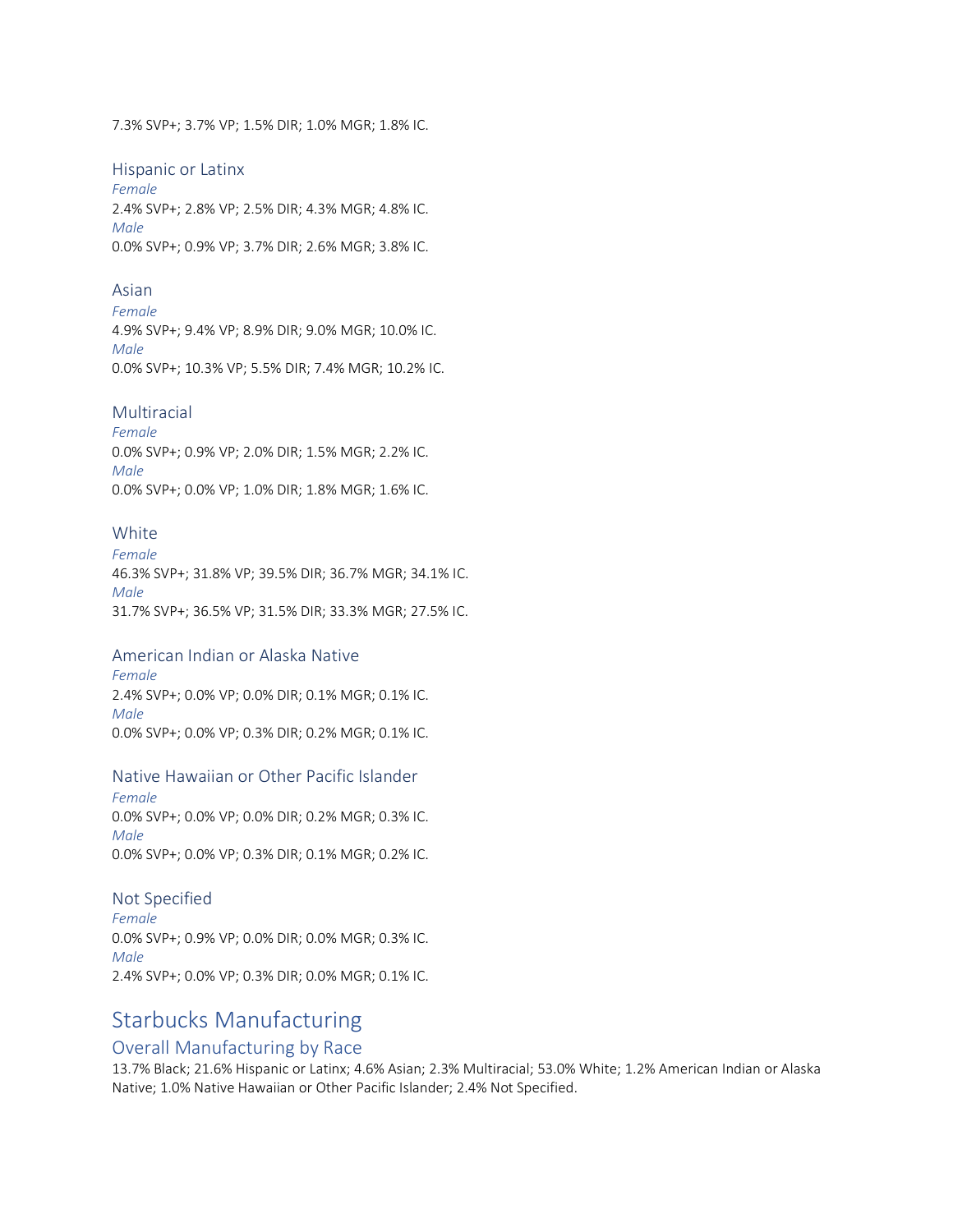# Overall Manufacturing by Gender

33.4% Female; 66.4% Male.

# Overall Manufacturing by Intersection (Gender and Race)

3.9% Black Female; 9.8% Black Male; 9.0% Hispanic or Latinx Female; 12.6% Hispanic or Latinx Male; 1.5% Asian Female; 3.1% Asian Male; 0.8% Multiracial Female; 1.5% Multiracial Male; 16.4% White Female; 36.6% White Male; 0.7% American Indian or Alaska Native Female; 0.5% American Indian or Alaska Native Male; 0.4% Native Hawaiian or Other Pacific Islander Female; 0.6% Native Hawaiian or Other Pacific Islander Male; 0.8% Not Specified Female; 1.7% Not Specified Male.

# Manufacturing by Race and Job Level

Black 12.5% DIR; 10.9% MGR; 13.9% IC.

Hispanic or Latinx 0.0% DIR; 7.7% MGR; 22.9% IC.

Asian 0.0% DIR; 3.2% MGR; 4.8% IC.

Multiracial 0.0% DIR; 1.9% MGR; 2.3% IC.

**White** 87.5% DIR; 75.6% MGR; 50.9% IC.

#### American Indian or Alaska Native 0.0% DIR; 0.0% MGR; 1.3% IC.

Native Hawaiian or Other Pacific Islander 0.0% DIR; 0.0% MGR; 1.1% IC.

Not Specified 0.0% DIR; 0.6% MGR; 2.6% IC.

# Manufacturing by Gender and Job Level

Female 12.5% DIR; 27.6% MGR; 34.0% IC.

Male 87.5% DIR; 72.4% MGR; 65.8% IC.

# Manufacturing by Intersection (Gender and Race) and Job Level

**Black** *Female* 0.0% DIR; 3.8% MGR; 3.9% IC. *Male*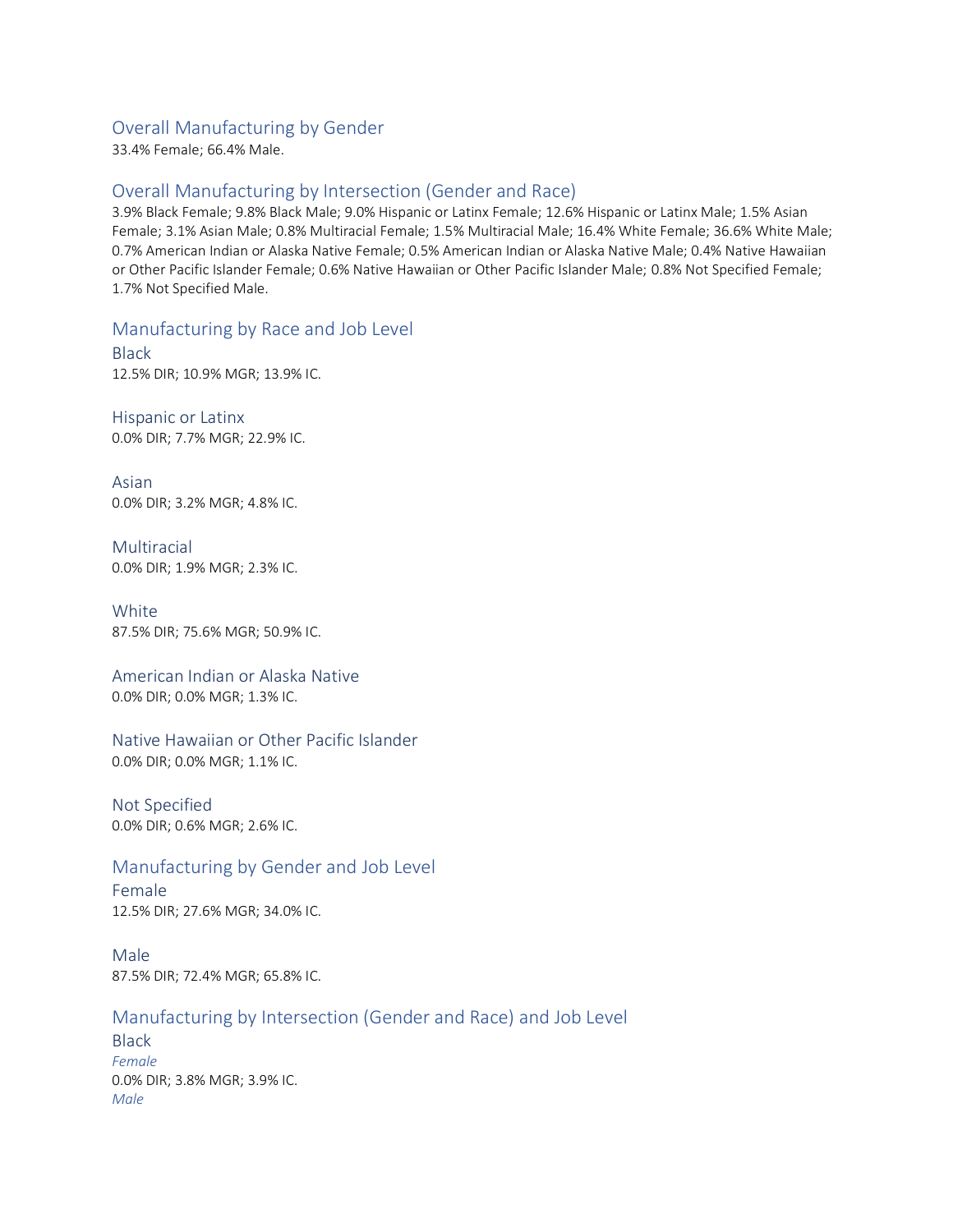#### 12.5% DIR; 7.1% MGR; 10.0% IC.

#### Hispanic or Latinx

*Female* 0.0% DIR; 1.9% MGR; 9.6% IC. *Male* 0.0% DIR; 5.8% MGR; 13.3% IC.

### Asian

*Female* 0.0% DIR; 0.6% MGR; 1.6% IC. *Male* 0.0% DIR; 2.6% MGR; 3.2% IC.

#### Multiracial

*Female* 0.0% DIR; 0.0% MGR; 0.9% IC. *Male* 0.0% DIR; 1.9% MGR; 1.5% IC.

# White

*Female* 12.5% DIR; 20.5% MGR; 16.1% IC. *Male* 75.0% DIR; 55.1% MGR; 34.8% IC.

#### American Indian or Alaska Native

*Female* 0.0% DIR; 0.0% MGR; 0.7% IC. *Male* 0.0% DIR; 0.0% MGR; 0.5% IC.

### Native Hawaiian or Other Pacific Islander

*Female* 0.0% DIR; 0.0% MGR; 0.4% IC. *Male* 0.0% DIR; 0.0% MGR; 0.7% IC.

#### Not Specified

*Female* 0.0% DIR; 0.6% MGR; 0.8% IC. *Male* 0.0% DIR; 0.0% MGR; 1.8% IC.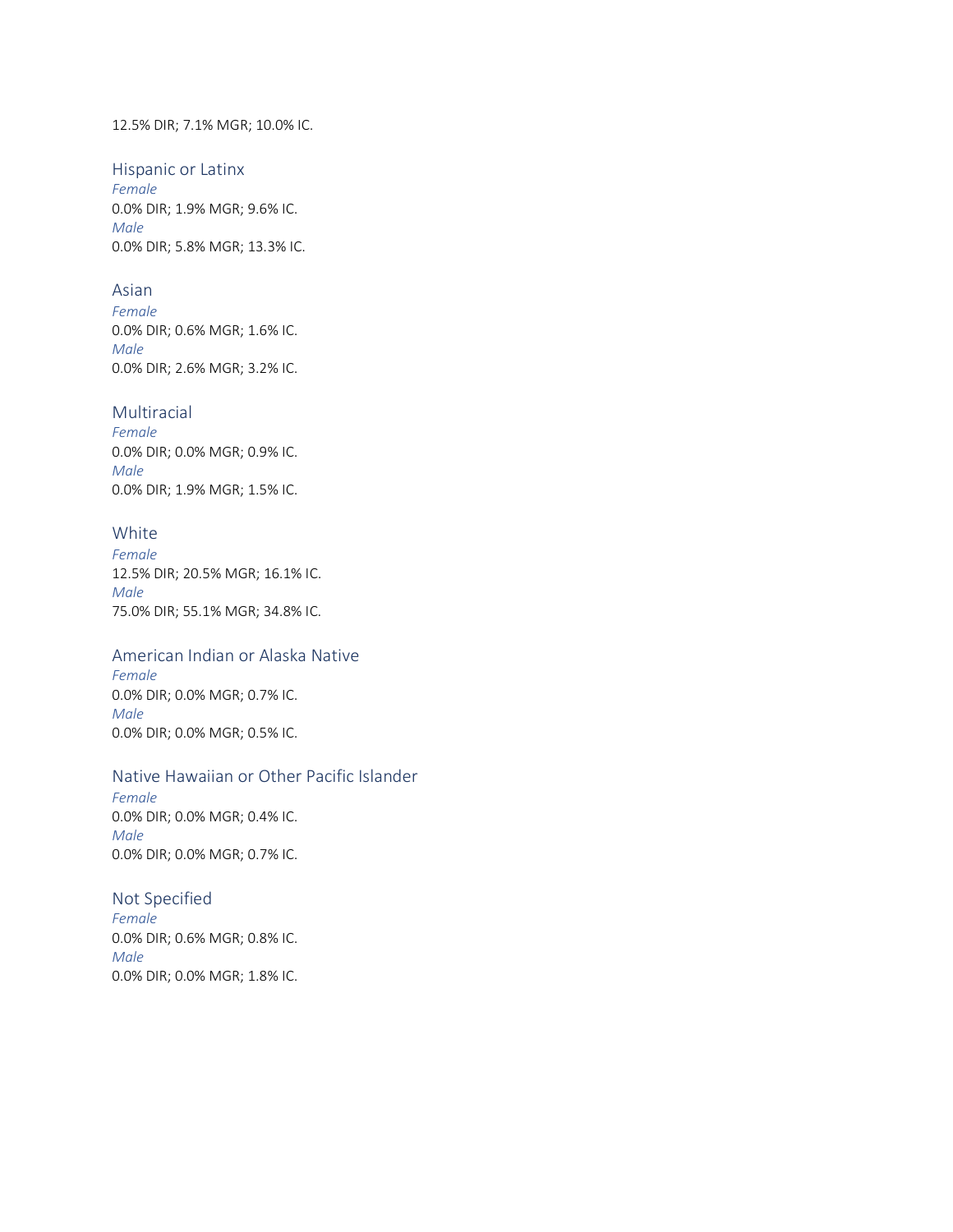# Data Dictionary

U.S. Partners Only. Totals may not add up to 100 percent due to rounding. Workforce composition metrics are derived from EEO-1 self-identification data.

Retail: Partners who work directly in stores or the retail management hierarchy that supports store partners

Corporate: Partners who work in support functions and not directly in 'Retail' or 'Manufacturing'

Manufacturing: Partners who work directly in, or for roasting plants and distribution centers

IC: Individual contributors with no direct reports

MGR: People managers below the director level

DIR: Directors

VP: Corporate vice presidents

SVP+: senior vice presidents and above. Including evp, group presidents, cfo, coo, ceo.

BIPOC: An aggregate representation of the EEO-1 designations including 'Black or African American'; 'Asian'; 'Hispanic or Latino'; 'American Indian or Alaskan Native'; 'Native Hawaiian or Other Pacific Islander'; and 'Two or More Races'

Black: A person having origins in any of the Black racial groups of Africa. EEO-1 identification of 'Black or African American'

Hispanic or Latinx: A person of Cuban, Mexican, Puerto Rican, South or Central American, or other Spanish culture or origin. EEO-1 ethnicity identification of 'Hispanic or Latino' regardless of EEO-1 race identification.

Asian: A person having origins in any of the original peoples of the Far East, Southeast Asia, or the Indian subcontinent including, for example, Cambodia, China, India, Japan, Korea, Malaysia, Pakistan, the Philippine Islands, Thailand, and Vietnam.

Multiracial: A person who with two or more race/ethnic categories named. EEO-1 race identification of 'Two or More Races'

White: A person having origins in any of the original peoples of Europe, the Middle East, or North Africa.

American Indian or Alaskan Native: A person having origins in any of the original peoples of North and South America (including Central America) and who maintains tribal affiliation or community attachment.

Native Hawaiian or Other Pacific Islander: A person having origins in any of the original peoples of Hawaii, Guam, Samoa, or other Pacific Islands.